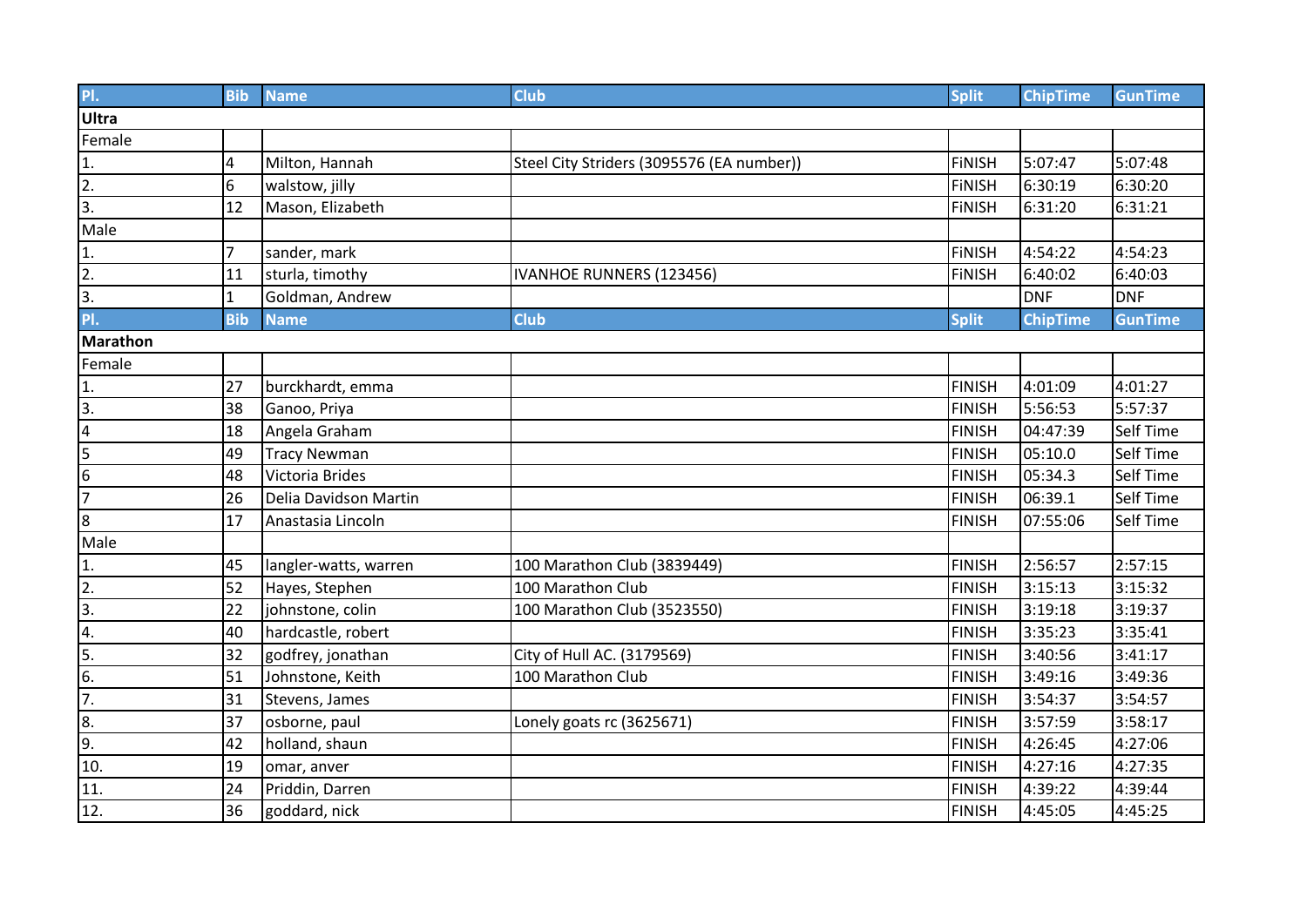| 13.                  | 34             | henshall, mark         |                              | <b>FINISH</b> | 4:51:54         | 4:52:17        |
|----------------------|----------------|------------------------|------------------------------|---------------|-----------------|----------------|
| 14.                  | $\overline{2}$ | gaunt, benjamin        |                              | <b>FINISH</b> | 4:59:05         | 5:00:23        |
| 15.                  | 33             | Chippendale, Kev       | Ackworth RC (3524842)        | <b>FINISH</b> | 5:24:34         | 5:25:01        |
| 16.                  | 35             | cooper, matt           |                              | <b>FINISH</b> | 6:03:54         | 6:04:16        |
| 17                   | 41             | <b>Russ Harper</b>     |                              | <b>FINISH</b> | 04:59           | Self Time      |
| 18                   | 50             | James Braithwaite      |                              | <b>FINISH</b> | 05:24.3         | Self Time      |
| 19                   | 33             | Kev Chippendale        |                              | <b>FINISH</b> | 05:24.3         | Self Time      |
| 20                   | 20             | Brian Newham           |                              | <b>FINISH</b> | 06:37.3         | Self Time      |
| 21                   | 44             | Trevor Davidson Martin |                              | <b>FINISH</b> | 06:39.1         | Self Time      |
| 22                   | 39             | Richard Whitaker       |                              | <b>FINISH</b> | 06:20           | Self Time      |
| 23                   | 46             | Patrick Nesden         | <b>Kirkstall Harriers</b>    | <b>FINISH</b> | 07:00.5         | Self Time      |
| PI.                  | <b>Bib</b>     | <b>Name</b>            | <b>Club</b>                  | <b>Split</b>  | <b>ChipTime</b> | <b>GunTime</b> |
| 20 Miles             |                |                        |                              |               |                 |                |
| Male                 |                |                        |                              |               |                 |                |
| 1.                   | 61             | hughes, james          | Stadium runners (3496628)    | Finish        | 02:33:18        | 02:33:37       |
| $\overline{2}$       | 62             | Woodhead, peter        |                              | Finish        | 02:37:11        | 02:37:29       |
| $\overline{3}$ .     | 65             | Carmichael, Mathew     |                              | Finish        | 03:29:54        | 03:30:14       |
| 4.                   | 64             | Maxfield, Gavin        |                              | Finish        | 04:03:51        | 04:04:10       |
| PI.                  | <b>Bib</b>     | <b>Name</b>            | Club                         | <b>Split</b>  | <b>ChipTime</b> | <b>GunTime</b> |
| <b>Half Marathon</b> |                |                        |                              |               |                 |                |
| Female               |                |                        |                              |               |                 |                |
| 1.                   | 117            | kakimoto, maki         |                              | <b>FINISH</b> | 01:41:07        | 01:41:26       |
| $\overline{2}$ .     | 108            | Stainsby, Janet        | North East Project (3754437) | <b>FINISH</b> | 01:59:12        | 01:59:32       |
| $\overline{3}$ .     | 137            | taylor, steph          |                              | <b>FINISH</b> | 02:10:09        | 02:10:30       |
| 4.                   | 121            | owen, meg              |                              | <b>FINISH</b> | 02:10:54        | 02:11:16       |
| 5.                   | 131            | Checkland, Sarah       |                              | <b>FINISH</b> | 02:17:16        | 02:17:39       |
| 6.                   | 107            | Galloway, Janet        |                              | <b>FINISH</b> | 02:17:38        | 02:17:56       |
| $\overline{7}$ .     | 104            | Taylor, Helen          |                              | <b>FINISH</b> | 02:21:17        | 02:21:40       |
| 8.                   | 136            | harvey, sheri          |                              | <b>FINISH</b> | 02:25:53        | 02:26:16       |
| 9.                   | 132            | reynolds, sarah        |                              | <b>FINISH</b> | 02:35:09        | 02:35:32       |
| 10.                  | 112            | middleton, kiah        |                              | <b>FINISH</b> | 02:35:48        | 02:36:12       |
| 11.                  |                | 113   starkey, krystal |                              | <b>FINISH</b> | 02:43:43        | 02:44:07       |
| 12.                  |                | 116 Leggett, Lynne     |                              | <b>FINISH</b> | 02:48:08        | 02:48:51       |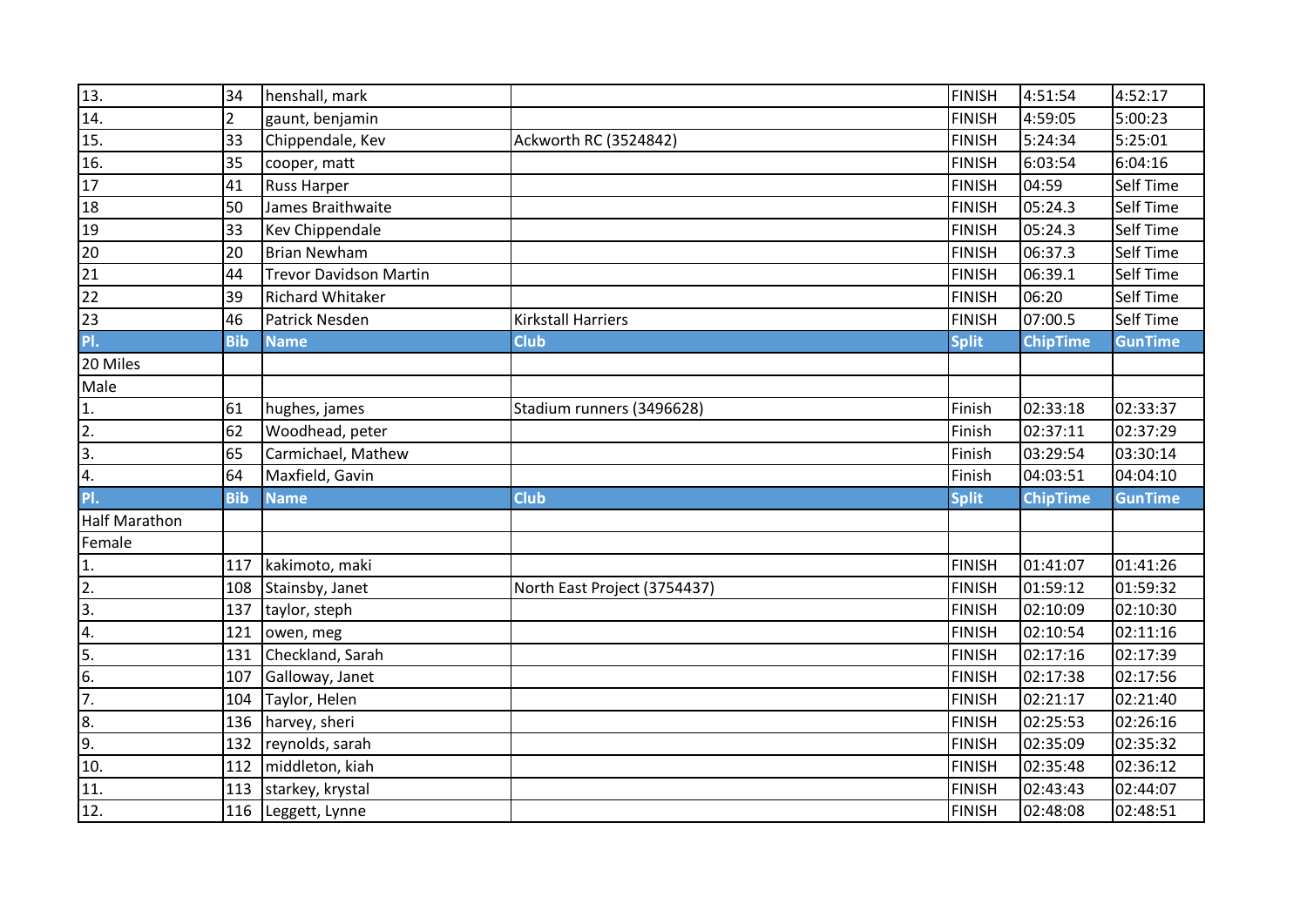| Male             |            |                      |                                           |               |                 |                |
|------------------|------------|----------------------|-------------------------------------------|---------------|-----------------|----------------|
| 1.               | 106        | Taylor, James        |                                           | <b>FINISH</b> | 01:21:37        | 01:21:55       |
| $\overline{2}$ . | 140        | Willoughby, Tim      |                                           | <b>FINISH</b> | 01:36:31        | 01:36:50       |
| $\overline{3}$ . | 100        | Collier, Damian      | METHLEY STRIDERS (3780826)                | <b>FINISH</b> | 01:36:44        | 01:37:02       |
| 4.               | 110        | varley, john         |                                           | <b>FINISH</b> | 01:38:54        | 01:39:17       |
| 5.               | 93         | wilson, adrian       |                                           | <b>FINISH</b> | 01:43:27        | 01:43:47       |
| $\overline{6}$ . | 141        | Hardwick, Richard    | Morley RR                                 | <b>FINISH</b> | 01:49:23        | 01:50:45       |
| $\overline{7}$ . | 118        | hampton, mark        |                                           | <b>FINISH</b> | 01:54:29        | 01:54:53       |
| 8.               | 101        | hewitt, david        | Steel City Striders (2753578)             | <b>FINISH</b> | 01:56:03        | 01:56:28       |
| 9.               | 130        | robinson, sam        |                                           | <b>FINISH</b> | 01:56:24        | 01:56:43       |
| 10.              | 126        | Harvey, Richard      |                                           | <b>FINISH</b> | 01:59:04        | 01:59:26       |
| 11.              | 139        | brittain, william    |                                           | <b>FINISH</b> | 02:04:13        | 02:04:38       |
| 12.              | 120        | Roberts, Matthew     |                                           | <b>FINISH</b> | 02:04:49        | 02:05:12       |
| 13.              | 92         | Hodkinson, Adrian    |                                           | <b>FINISH</b> | 02:04:50        | 02:05:12       |
| 14.              | 128        | donlan, robert       |                                           | <b>FINISH</b> | 02:06:56        | 02:07:16       |
| 15.              | 97         | mcfarlane, carl      |                                           | <b>FINISH</b> | 02:12:12        | 02:12:33       |
| 16.              | 129        | hinrichs, sam        |                                           | <b>FINISH</b> | 02:16:06        | 02:16:27       |
| 17.              | 114        | Metcalfe, Lee        |                                           | <b>FINISH</b> | 02:19:09        | 02:19:32       |
| 18.              | 119        | finlay, martin       |                                           | <b>FINISH</b> | 02:19:58        | 02:20:19       |
| 19.              | 127        | kirk, robert         |                                           | <b>FINISH</b> | 02:32:17        | 02:32:42       |
| 20.              | 25         | Parrington, David    | Halifax Harriers AC (3552937.)            | <b>FINISH</b> | 02:36:22        | 02:36:43       |
| PI.              | <b>Bib</b> | <b>Name</b>          | Club                                      | <b>Split</b>  | <b>ChipTime</b> | <b>GunTime</b> |
| 10 Miles         |            |                      |                                           |               |                 |                |
| Female           |            |                      |                                           |               |                 |                |
| 1.               | 187        | dalkins, jenny       | CHEADLE RC (3109757)                      | Finish        | 01:12:36        | 01:12:53       |
| $\overline{2}$ . | 206        | Freeman, Janette     | Hornsea Harriers                          | Finish        | 01:21:20        | 01:21:38       |
| $\overline{3}$ . | 198        | Mayston, Rachael     | Penistone Footpath Runners & AC (3763355) | Finish        | 01:25:05        | 01:25:24       |
| 4.               | 205        | Carlton, Jill        | Penistone Footpath Runners & AC (3536426) | Finish        | 01:25:13        | 01:25:32       |
| 5.               | 175        | stamper, catriona    | Hyde Park Harriers (4028092)              | Finish        | 01:27:16        | 01:27:34       |
| 6.               | 183        | Birch, Helen         |                                           | Finish        | 01:28:59        | 01:29:19       |
| $\overline{7}$ . | 185        | Carter, Jacqueline   |                                           | Finish        | 01:34:37        | 01:34:55       |
| 8.               | 179        | Bottomley, Elizabeth |                                           | Finish        | 01:35:37        | 01:35:55       |
| 9.               |            | 192 Hindmarsh, Liz   | Abbey Runners (3824580)                   | Finish        | 01:37:27        | 01:37:46       |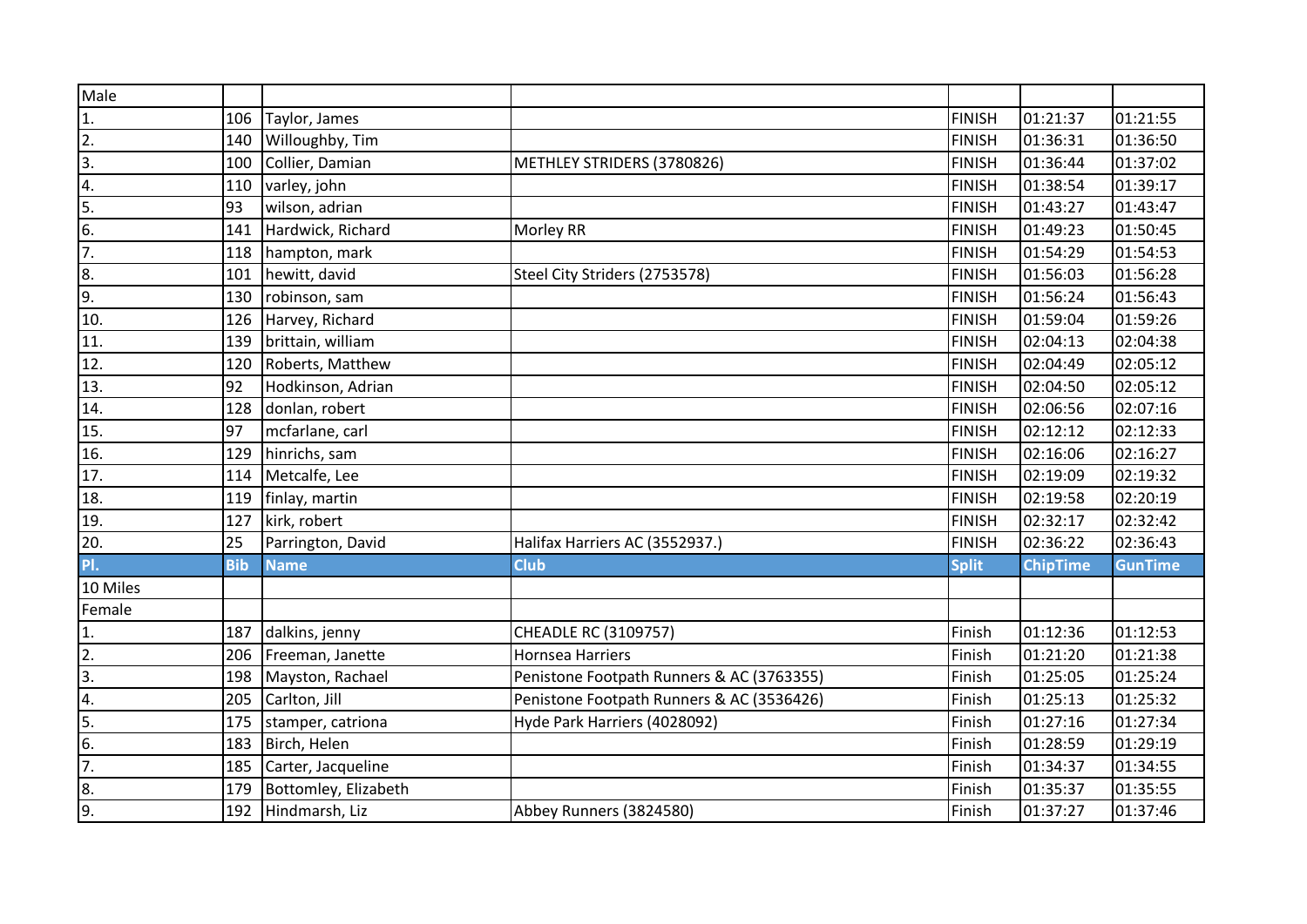| 10.              | 174        | robinson, Karen       | Otley AC (3992319)                 | Finish       | 01:38:07        | 01:38:27       |
|------------------|------------|-----------------------|------------------------------------|--------------|-----------------|----------------|
| 11.              | 171        | holmes, amanda        |                                    | Finish       | 01:38:34        | 01:38:53       |
| 12.              | 194        | slinn, melanie        |                                    | Finish       | 01:43:08        | 01:43:27       |
| 13.              | 182        | pearson, hayley       |                                    | Finish       | 01:53:11        | 01:53:33       |
| 14.              | 201        | turner, terrie        |                                    | Finish       | 02:00:29        | 02:00:51       |
| 15.              | 173        | newton, carol         | Farsley Flyers (3698138)           | Finish       | 02:08:35        | 02:08:56       |
| 16.              | 181        | wright, hannah        |                                    | Finish       | 02:09:24        | 02:09:45       |
| 17.              | 191        | markham, lisa         |                                    | Finish       | 02:15:10        | 02:15:32       |
| 18.              | 193        | lowe, louise          |                                    | Finish       | 02:44:12        | 02:44:32       |
| 19.              | 189        | fakayode, joanna      |                                    | Finish       | 03:17:02        | 03:17:24       |
| Male             |            |                       |                                    |              |                 |                |
| 1.               | 190        | Birch, Jonathan       |                                    | Finish       | 01:18:21        | 01:18:41       |
| $\overline{2}$ . | 196        | freeman, paul         | Horsforth Harriers (2703782)       | Finish       | 01:19:20        | 01:19:38       |
| $\overline{3}$ . | 200        | savage, steve         |                                    | Finish       | 01:25:02        | 01:25:22       |
| 4.               | 177        | brookson, daniel      |                                    | Finish       | 01:26:58        | 01:27:19       |
| 5.               | 180        | cook, giles           | Queensbury RC (3981873)            | Finish       | 01:27:56        | 01:28:16       |
| $\overline{6}$ . | 199        | webster, richard      | Lonely Goat Running Club (3949725) | Finish       | 01:28:39        | 01:28:59       |
| 7.               | 197        | hyde, paul            |                                    | Finish       | 01:29:10        | 01:29:30       |
| PI.              | <b>Bib</b> | <b>Name</b>           | <b>Club</b>                        | <b>Split</b> | <b>ChipTime</b> | <b>GunTime</b> |
| <b>10K</b>       |            |                       |                                    |              |                 |                |
| Female           |            |                       |                                    |              |                 |                |
| 1.               | 250        | bell, laura           | Winston Runners (3832566)          | Finish       | 00:44:59        | 00:45:02       |
| $\overline{2}$ . | 228        | atack, ellie          | Wetherby runners AC (270519)       | Finish       | 00:47:10        | 00:47:12       |
| $\overline{3}$ . |            | 218 bugg, caitlin     |                                    | Finish       | 00:49:24        | 00:49:26       |
| 4.               |            | 231   foster, hannah  |                                    | Finish       | 00:50:04        | 00:50:06       |
| 5.               | 247        | Taylor, Julie         |                                    | Finish       | 00:52:21        | 00:52:26       |
| $\overline{6}$ . | 266        | maidens, rebecca      |                                    | Finish       | 00:53:20        | 00:53:21       |
| $\overline{7}$ . | 280        | Robinson, Caroline    |                                    | Finish       | 00:53:22        | 00:53:22       |
| 8.               | 219        | Briggs, Charli        |                                    | Finish       | 00:54:39        | 00:54:42       |
| 9.               | 275        | Ward, Victoria        |                                    | Finish       | 00:57:53        | 00:57:57       |
| 10.              | 279        | Cheverton, Samantha   |                                    | Finish       | 00:58:06        | 00:58:09       |
| 11.              | 215        | nurse, annie          |                                    | Finish       | 00:58:58        | 00:59:00       |
| 12.              |            | 248 Cresswell, Juliet |                                    | Finish       | 00:59:04        | 00:59:09       |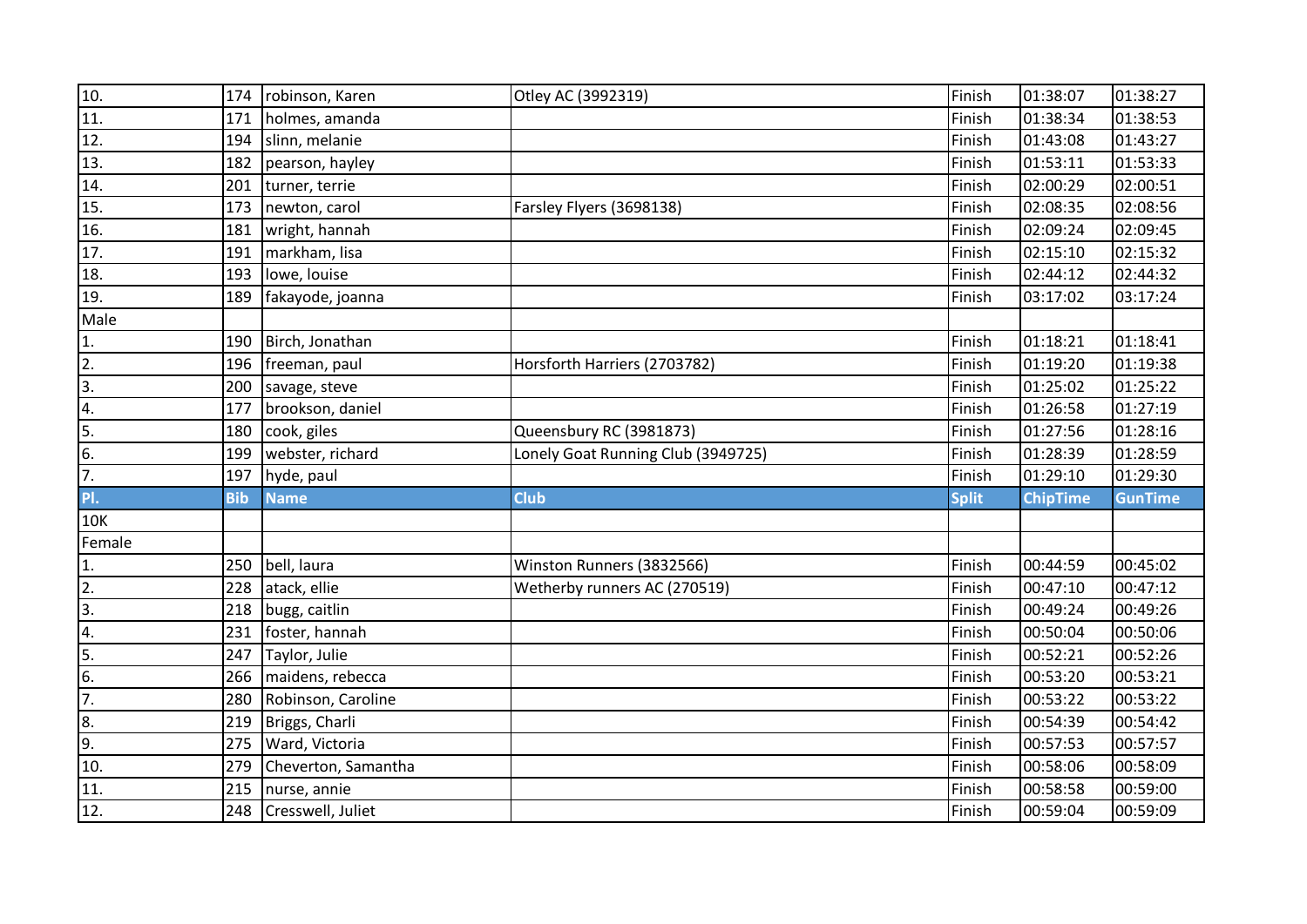| 13.               | 237 | davidson, iona        |                                   | Finish | 00:59:05 | 00:59:09 |
|-------------------|-----|-----------------------|-----------------------------------|--------|----------|----------|
| 14.               | 251 | Munton, Lindsey       | (3942854)                         | Finish | 00:59:30 | 00:59:34 |
| 15.               | 226 | barnes, dawn          | Barnsley harriers (3667006)       | Finish | 01:01:40 | 01:01:43 |
| 16.               | 261 | barnes, niamh         |                                   | Finish | 01:01:40 | 01:01:44 |
| $\overline{17}$ . | 229 | campbell, georgia     | Morpeth Harriers (2276)           | Finish | 01:01:50 | 01:01:52 |
| 18.               | 255 | westcott, lynn        |                                   | Finish | 01:03:21 | 01:03:24 |
| 19.               | 273 | heywood, samantha     |                                   | Finish | 01:03:49 | 01:03:56 |
| $\overline{20}$   | 253 | greenan, lyndsey      |                                   | Finish | 01:05:01 | 01:05:05 |
| $\overline{21}$   |     | 252 gibson, lydia     |                                   | Finish | 01:05:11 | 01:05:17 |
| 22.               | 249 | parsons, karen        |                                   | Finish | 01:05:12 | 01:05:16 |
| 23.               | 235 | cliffe, helen         |                                   | Finish | 01:05:16 | 01:05:25 |
| 24.               | 234 | marsland, hayley      |                                   | Finish | 01:06:14 | 01:06:18 |
| $\overline{25}$   | 217 | johnson-power, bridie |                                   | Finish | 01:06:41 | 01:06:48 |
| 26.               | 212 | hinchcliffe, amber    |                                   | Finish | 01:06:44 | 01:06:50 |
| 27.               | 242 | Frost, Jessica        |                                   | Finish | 01:09:31 | 01:09:36 |
| 28.               | 240 | calvert, jan          | Horsforth Harriers (3579497)      | Finish | 01:10:16 | 01:10:20 |
| 29.               | 267 | coulter, richard      | Horsforth Harriers (3832345)      | Finish | 01:10:18 | 01:10:21 |
| 30.               | 214 | Mason, Anne           |                                   | Finish | 01:11:01 | 01:11:06 |
| 31.               | 277 | Smith, Judith         |                                   | Finish | 01:15:09 | 01:15:17 |
| 32.               | 271 | russ, sally           | Airecentre Pacers (3745181)       | Finish | 01:16:44 | 01:16:50 |
| 33.               | 263 | Gibson, Nicola        |                                   | Finish | 01:16:46 | 01:16:53 |
| 34.               | 278 | Symons, Nikki         |                                   | Finish | 01:16:47 | 01:16:54 |
| 35.               | 216 | murby, bernadette     | Airecentre Pacers (3458970)       | Finish | 01:16:48 | 01:16:55 |
| 36.               | 211 | Gluck, Alison         |                                   | Finish | 01:17:02 | 01:17:10 |
| Male              |     |                       |                                   |        |          |          |
| $\overline{1}$ .  | 274 | wood, stephen         | Roberttown Road Runners (3251038) | Finish | 00:37:31 | 00:37:32 |
| $\overline{2}$ .  | 276 | Llewellyn, Ryan       |                                   | Finish | 00:39:08 | 00:39:08 |
| $\overline{3}$ .  | 258 | harney, mark          | York Triathlon Club (2682853)     | Finish | 00:43:52 | 00:43:53 |
| 4.                | 239 | brierley, james       |                                   | Finish | 00:44:14 | 00:44:15 |
| 5.                | 244 | luby, joe             |                                   | Finish | 00:44:50 | 00:44:51 |
| $\overline{6}$ .  |     | 268 briggs, richard   |                                   | Finish | 00:47:15 | 00:47:17 |
| 7.                |     | 256 deluce, marc      | Lonely Goat Rc (3865484)          | Finish | 00:47:37 | 00:47:39 |
| 8.                |     | 259 Peel, Matt        |                                   | Finish | 00:48:36 | 00:48:38 |